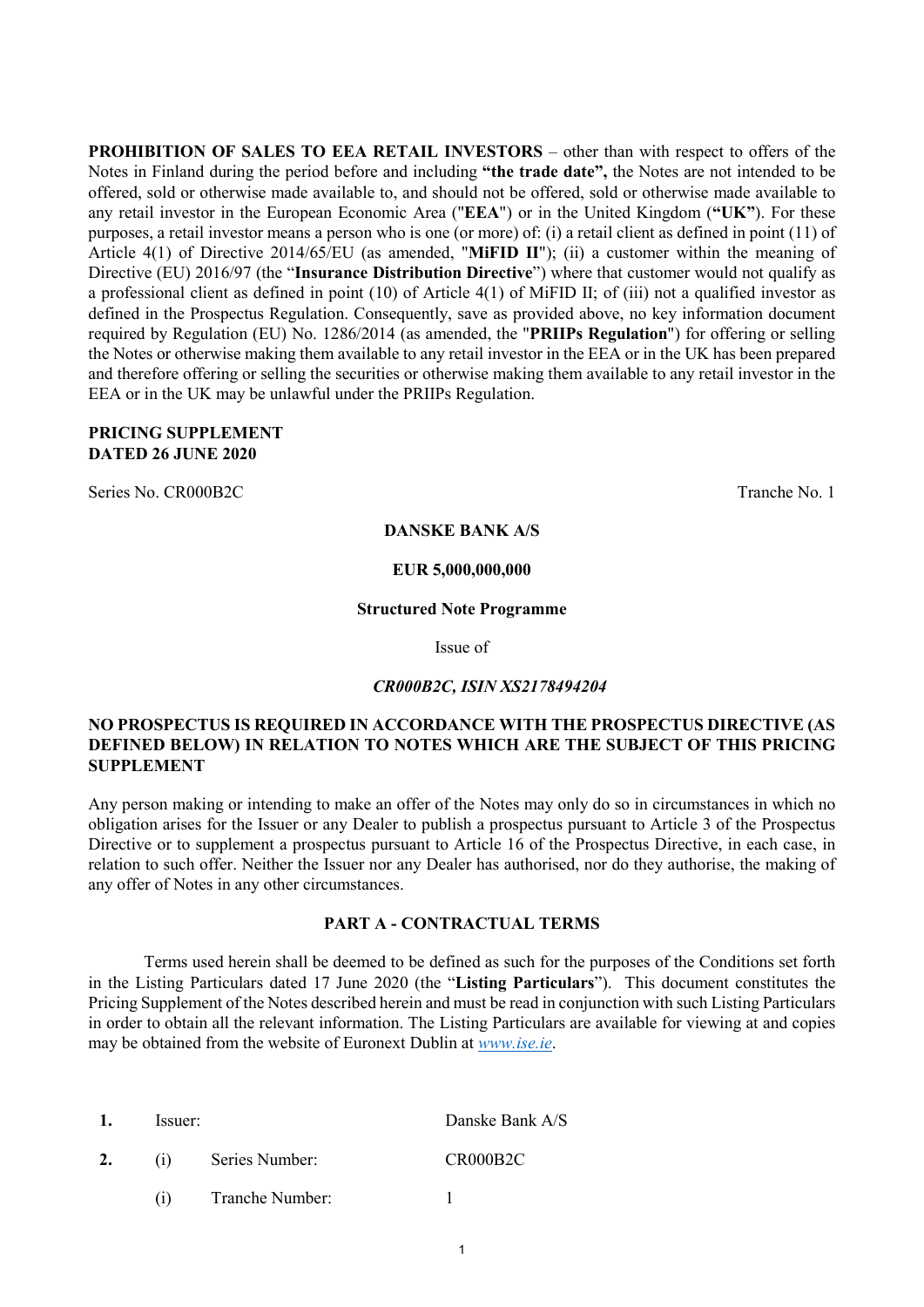|     | (ii)                      | Date on which the Notes will be<br>consolidated and form a single<br>Series: | Not Applicable                                                                                                                                                |
|-----|---------------------------|------------------------------------------------------------------------------|---------------------------------------------------------------------------------------------------------------------------------------------------------------|
| 3.  |                           | Specified Currency or Currencies:                                            | <b>EUR</b>                                                                                                                                                    |
| 4.  |                           | <b>Aggregate Principal Amount:</b>                                           | EUR 1,811,000.00                                                                                                                                              |
| 5.  | <b>Issue Price:</b>       |                                                                              | 99.65 per cent. of the Aggregate Principal Amount                                                                                                             |
| 6.  | (i)                       | <b>Specified Denominations:</b>                                              | EUR 1,000.00                                                                                                                                                  |
|     | (i)                       | <b>Calculation Amount:</b>                                                   | EUR 1,000.00                                                                                                                                                  |
| 7.  | (i)                       | Issue Date:                                                                  | 29 June 2020                                                                                                                                                  |
|     | (i)                       | <b>Interest Commencement Date:</b>                                           | Not Applicable                                                                                                                                                |
|     | (ii)                      | Trade Date:                                                                  | 22 June 2020                                                                                                                                                  |
| 8.  | <b>Maturity Date:</b>     |                                                                              | 15 July 2025 the "Scheduled Maturity Date" or such<br>later date for redemption determined as provided in<br>Reference Item Condition 2 (Credit-Linked Notes) |
| 9.  |                           | <b>Interest Basis:</b>                                                       | Not Applicable – the Notes do not bear or pay any<br>interest                                                                                                 |
| 10. | Redemption/Payment Basis: |                                                                              | <b>Index-Linked Redemption Notes</b><br>and Credit-Linked Redemption Notes<br>(further particulars specified at items 35 and 36 below)                        |
| 11. |                           | Put/Call Options:                                                            | Not Applicable                                                                                                                                                |
| 12. |                           | Tax Gross-Up:                                                                | General Condition 8.3 (No gross-up) applicable                                                                                                                |
| 13. |                           | Date of Board approval for issuance of Not Applicable<br>Notes obtained:     |                                                                                                                                                               |

# **PROVISIONS RELATING TO REFERENCE ITEMS AND FX PRINCIPAL/OPTION CONVERSION**

| 14. |     | <b>Rate-Linked Provisions</b>                                                                                                                                     | Not Applicable<br>Not Applicable                                                 |  |  |
|-----|-----|-------------------------------------------------------------------------------------------------------------------------------------------------------------------|----------------------------------------------------------------------------------|--|--|
| 15. |     | <b>Inflation Linked Provisions</b>                                                                                                                                |                                                                                  |  |  |
| 16. |     | <b>Index-Linked Provisions</b>                                                                                                                                    | Applicable in respect of the Reference Item-Linked<br>Redemption Provisions only |  |  |
|     | (i) | Whether the Notes relate to a<br>basket of indices or a single<br>index, the identity of the<br>relevant Index/Indices, whether<br>any such Index is a Designated | Single Index<br>The Index is as specified in the Table below                     |  |  |

Multi-Exchange Index and (if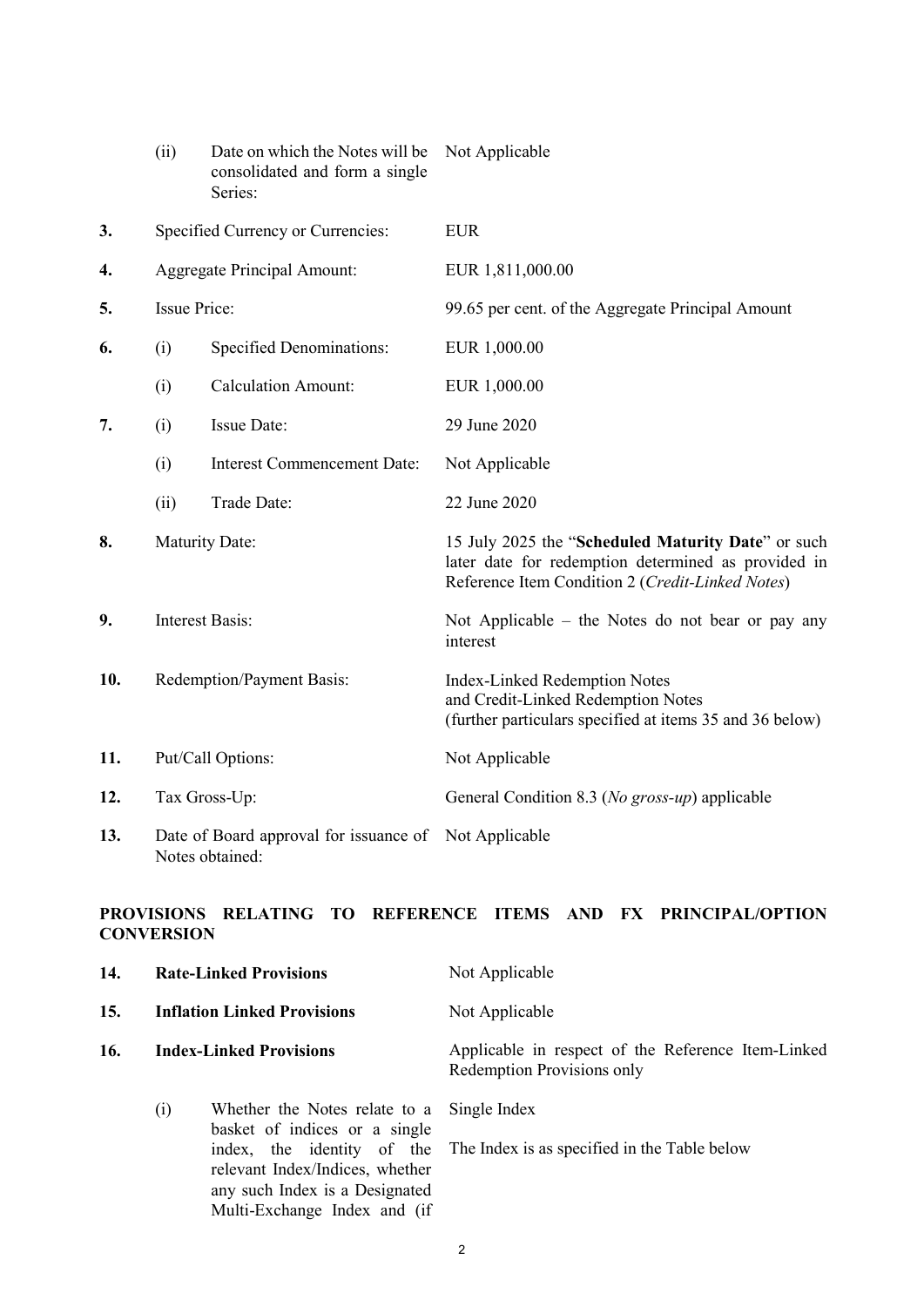|       | applicable)<br>relevant<br>the<br>weightings: |                                                                                                             |
|-------|-----------------------------------------------|-------------------------------------------------------------------------------------------------------------|
| (ii)  | Initial Price:                                | Not Applicable                                                                                              |
| (iii) | $Exchange(s)$ :                               | As specified in the Table below                                                                             |
| (iv)  | Related Exchange(s):                          | As specified in the Table below                                                                             |
| (v)   | Valuation Time:                               | Scheduled Closing Time                                                                                      |
| (vi)  | Correction of Index Levels:                   | Correction of Index Levels applies                                                                          |
|       | Correction Cut-Off Date:                      | In relation to a Relevant Determination Date, three<br>Business Days after such Relevant Determination Date |

# **TABLE**

| $\boldsymbol{I}$ | <b>Index</b>                       | <b>Designated</b><br>Multi-<br><b>Exchange</b><br><b>Index</b> | <b>Exchange</b>                  | <b>Related Exchange</b>                        | <b>Valuation Time</b>     | $\mathbf{W}_i$ |  |  |
|------------------|------------------------------------|----------------------------------------------------------------|----------------------------------|------------------------------------------------|---------------------------|----------------|--|--|
| $\mathbf{1}$     | OMX<br><b>HELSINKI</b><br>25 INDEX | No                                                             | <b>NASDAQ</b><br><b>HELSINKI</b> | All Exchanges                                  | Scheduled Closing<br>Time | 100 %          |  |  |
|                  |                                    |                                                                |                                  | Not Applicable                                 |                           |                |  |  |
| 17.              |                                    | <b>Equity-Linked Provisions</b>                                |                                  |                                                |                           |                |  |  |
| 18.              |                                    | <b>Fund-Linked Provisions</b>                                  |                                  | Not Applicable                                 |                           |                |  |  |
| 19.              | <b>Currency-Linked Provisions</b>  |                                                                |                                  | Not Applicable                                 |                           |                |  |  |
| 20.              |                                    | <b>Commodity-Linked Provisions</b>                             |                                  | Not Applicable                                 |                           |                |  |  |
| 21.              |                                    | <b>Additional Disruption Events:</b>                           |                                  | Applicable                                     |                           |                |  |  |
|                  | (i)                                | Change in Law:                                                 |                                  | Applicable                                     |                           |                |  |  |
|                  | (ii)                               | Hedging Disruption:                                            |                                  | Applicable                                     |                           |                |  |  |
|                  | (iii)                              | Increased Cost of Hedging:                                     |                                  | Applicable                                     |                           |                |  |  |
|                  | (iv)                               |                                                                | Increased Cost of Stock Borrow:  | Not Applicable                                 |                           |                |  |  |
|                  | (v)                                | Insolvency Filing:                                             |                                  | Not Applicable                                 |                           |                |  |  |
|                  | (vi)                               | Loss of Stock Borrow:                                          |                                  | Not Applicable                                 |                           |                |  |  |
| 22.              |                                    | <b>Credit-Linked Provisions</b>                                |                                  | Applicable – the Notes are Credit-Linked Notes |                           |                |  |  |
|                  | (i)                                | Settlement Method:                                             |                                  | Zero/Set Recovery Notes                        |                           |                |  |  |
|                  | (ii)                               | Type of Credit-Linked Notes:                                   |                                  | The Notes are Portfolio Credit Linked Notes    |                           |                |  |  |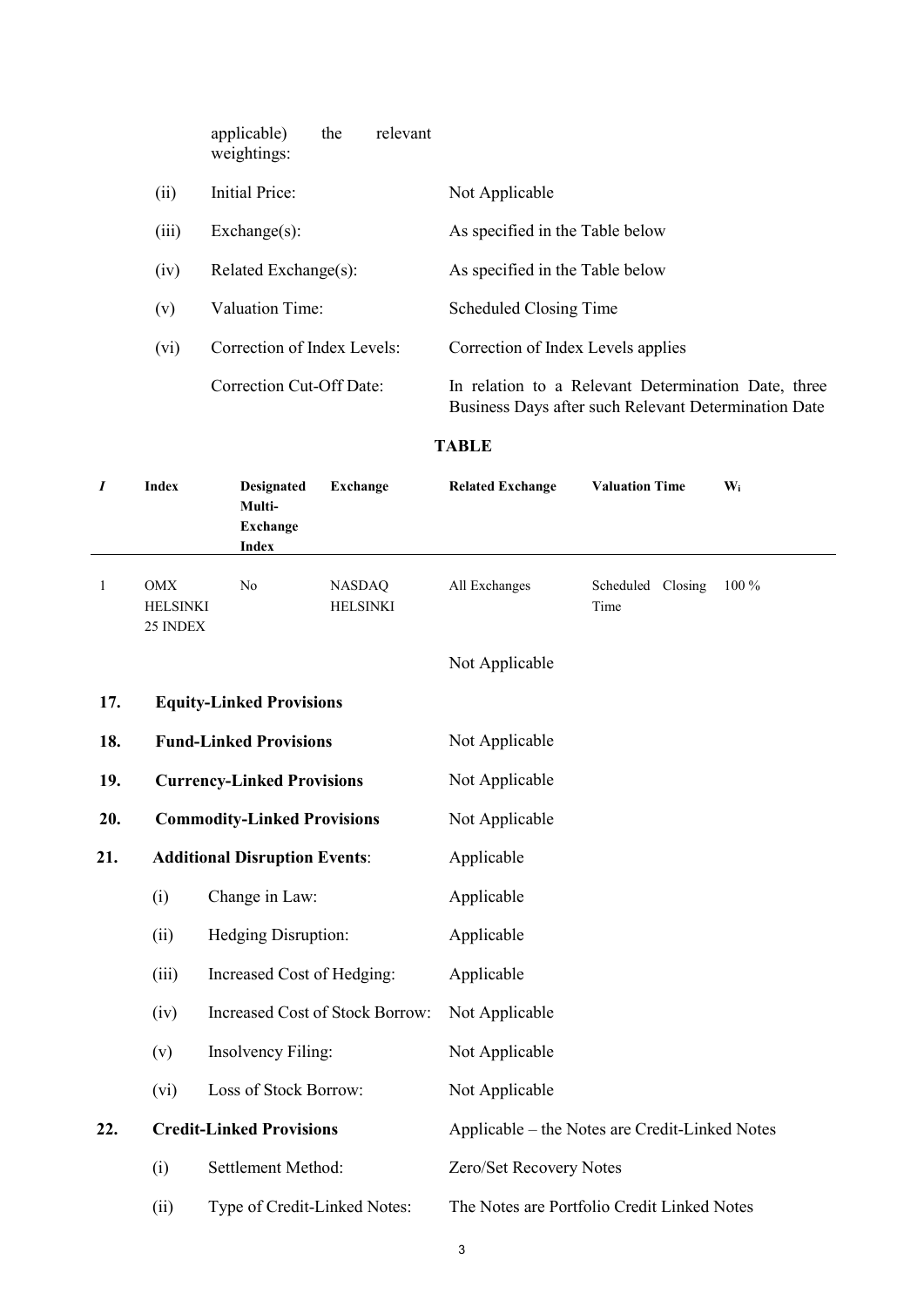| (iii) | Tranching: | Tranched |
|-------|------------|----------|
|       |            |          |

|       | (A)                           | <b>Attachment Point:</b> |            | 24.00 %                                                           |
|-------|-------------------------------|--------------------------|------------|-------------------------------------------------------------------|
|       | (B)                           | Detachment Point:        |            | 32.00 %                                                           |
| (iv)  | Credit<br>Amount:             | Event                    | Redemption | As set out in Redemption Payout Condition 2.2                     |
| (v)   | Credit Event Redemption Date: |                          |            | Reference Item Condition 2.10 applies                             |
| (vi)  | Maturity<br>Redemption:       | Credit                   | Event      | Applicable                                                        |
| (vii) |                               | Reference Entity(ies):   |            | Each entity specified as a Reference Entity in the table<br>below |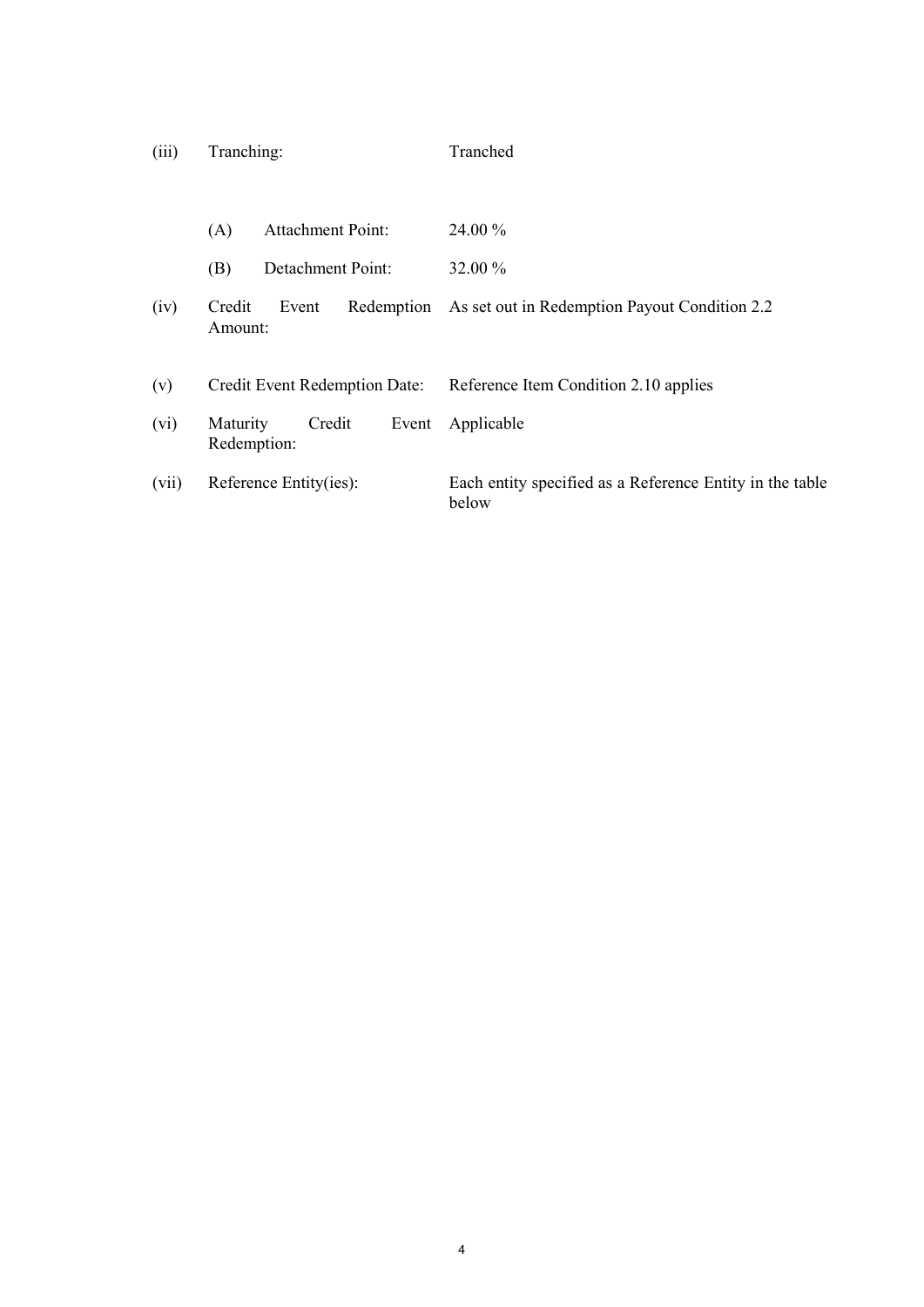# **TABLE**

| <b>Reference</b>           | Reference              | Reference  | <b>All Guarantees</b> | <b>Credit Events:</b> | <b>Provisions</b>    | <b>Multiple</b>    | Restructuring         | Modified              | Set/Zero              |
|----------------------------|------------------------|------------|-----------------------|-----------------------|----------------------|--------------------|-----------------------|-----------------------|-----------------------|
| Entity                     | <b>Entity Notional</b> | Obligation |                       |                       | relating<br>to       | Holder             | <b>Maturity</b>       | <b>Restructuring</b>  | <b>Recovery Price</b> |
|                            | Amount                 |            |                       |                       | Restructuring        | <b>Obligation:</b> | <b>Limitation</b> and | <b>Maturity</b>       |                       |
|                            |                        |            |                       |                       | <b>Credit Event:</b> |                    | Fully                 | <b>Limitation and</b> |                       |
|                            |                        |            |                       |                       |                      |                    | Transferable          | Conditionally         |                       |
|                            |                        |            |                       |                       |                      |                    | Obligation            | Transferable          |                       |
|                            |                        |            |                       |                       |                      |                    |                       | <b>Obligation</b>     |                       |
| Each entity                | Calculation            | Standard   | Not Applicable        | Bankruptcy            | Reference Item       | Provisions         | Applicable            | Applicable            | $0$ per cent          |
| identified as              | Amount                 | Reference  |                       | Failure to Pay        | Condition 2.11       | relating<br>to     |                       |                       |                       |
| such in the                | multiplied<br>by       | Obligation |                       | Restructuring         | Applicable Mod       | Reference Item     |                       |                       |                       |
| Itraxx <sup>®</sup> Europe | the weighting of       |            |                       |                       | Mod R                | Condition 2.12     |                       |                       |                       |
| Crossover                  | Reference<br>that      |            |                       |                       |                      | Applicable         |                       |                       |                       |
| Series 33                  | Entity<br>as           |            |                       |                       |                      |                    |                       |                       |                       |
| Version 1, and,            | specified in the       |            |                       |                       |                      |                    |                       |                       |                       |
| in each case,              | Index Annex.           |            |                       |                       |                      |                    |                       |                       |                       |
| any Successor.             |                        |            |                       |                       |                      |                    |                       |                       |                       |

| <b>Reference Entity</b>                                                                                                                                | Obligation<br>Category: | Obligation<br><b>Characteristics:</b> | Additional<br>Obligation(s) | Excluded<br>Obligation(s): | <b>Deliverable</b><br>Obligation<br>Category (for the<br>of<br>purposes<br>determining<br>Valuation<br>$Obligation(s):$ | <b>Deliverable</b><br>Obligation<br>(for<br><b>Characteristics</b><br>the<br>of<br>purposes<br>determining<br>Valuation<br>$Obligation(s):$                                 | <b>Excluded</b><br><b>Deliverable</b><br><b>Obligation(s)</b><br>(for<br>the<br>of<br>purposes<br>determining<br>Valuation<br><b>Obligation(s):</b> | 2019 Narrowly<br><b>Tailored Credit</b><br>Event<br><b>Provisions:</b>                                                                                | <b>Provisions</b><br>relating to Senior<br><b>Non-Preferred</b><br>Reference<br><b>Obligations:</b> |
|--------------------------------------------------------------------------------------------------------------------------------------------------------|-------------------------|---------------------------------------|-----------------------------|----------------------------|-------------------------------------------------------------------------------------------------------------------------|-----------------------------------------------------------------------------------------------------------------------------------------------------------------------------|-----------------------------------------------------------------------------------------------------------------------------------------------------|-------------------------------------------------------------------------------------------------------------------------------------------------------|-----------------------------------------------------------------------------------------------------|
| Each<br>entity<br>identified as such<br>the<br>Itraxx®<br>1n<br>Europe Crossover<br>Series 33 Version<br>1, and, in each<br>any<br>case,<br>Successor. | Borrowed<br>Money       | None                                  | Not Applicable              | Not Applicable             | Bond or Loan                                                                                                            | Not Subordinated<br>Specified<br>Standard<br>Currencies<br>Assignable Loan<br>Required<br>Consent<br>Loan<br>Transferable<br>Maximum<br>Maturity:<br>30 years<br>Not Bearer | Not Applicable                                                                                                                                      | Reference Item<br>Condition<br>2.19:<br>Applicable<br>Fallback<br>Discounting:<br>Applicable<br>Credit<br>Deterioration<br>Requirement:<br>Applicable | Reference Item<br>2.20:<br>Condition<br>Applicable                                                  |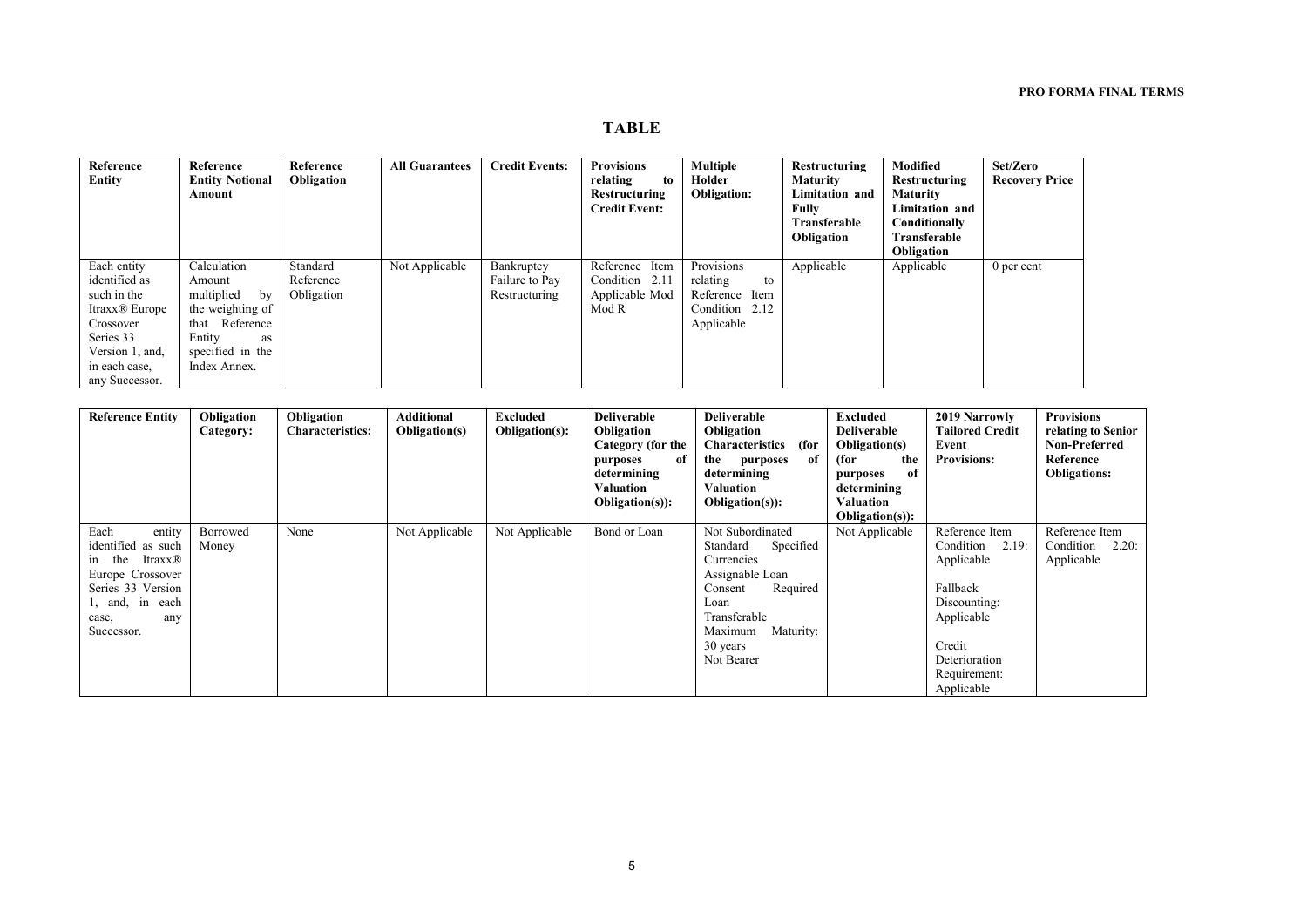| (viii)             | Default Requirement:                                                           | Reference Item Condition 2.10 applies                                                        |  |  |
|--------------------|--------------------------------------------------------------------------------|----------------------------------------------------------------------------------------------|--|--|
| (ix)               | <b>Payment Requirement:</b>                                                    | Reference Item Condition 2.10 applies                                                        |  |  |
| (x)                | Credit Event Determination<br>Date:                                            | Publicly<br>Available<br>Notice<br>of<br>Information:<br>Applicable                          |  |  |
|                    |                                                                                | If Applicable:                                                                               |  |  |
|                    |                                                                                | Public Source(s):<br>Any public source                                                       |  |  |
|                    |                                                                                | Specified Number:<br>One                                                                     |  |  |
| $(x_i)$            | Credit Event Backstop Date<br>Adjustment:                                      | Applicable – the Credit Exposure Start Date is $60$<br>calendar days prior to the Trade Date |  |  |
| (xii)              | Merger Event:                                                                  | Reference Item Condition 2.9 Applicable/Not<br>Applicable                                    |  |  |
| (xiii)             | <b>Unwind Costs:</b>                                                           | Not Applicable                                                                               |  |  |
| (xiv)              | Provisions<br>relating<br>to<br>Monoline<br>Insurer<br>as<br>Reference Entity: | Reference Item Condition 2.13 Not Applicable                                                 |  |  |
| $\left( xy\right)$ | Provisions relating to LPN<br>Reference Entities:                              | Reference Item Condition 2.15 Not Applicable                                                 |  |  |
| (xvi)              | <b>Additional Interest Amount:</b>                                             | Not Applicable                                                                               |  |  |
| (xvii)             | <b>Fixed Recovery Percentage:</b>                                              | 0 per cent.                                                                                  |  |  |
|                    | (xviii) Valuation Date:                                                        | Not Applicable                                                                               |  |  |
| (xix)              | Valuation Time:                                                                | Not Applicable                                                                               |  |  |
| $\left( xx\right)$ | <b>Indicative Quotations:</b>                                                  | Not Applicable                                                                               |  |  |
| (xxi)              | Quotation Method:                                                              | Not Applicable                                                                               |  |  |
| (xxii)             | <b>Quotation Amount:</b>                                                       | Not Applicable                                                                               |  |  |
| (xxiii)            | Minimum<br>Quotation<br>Amount:                                                | Not Applicable                                                                               |  |  |
| (xxiv)             | <b>Quotation Dealers:</b>                                                      | Not Applicable                                                                               |  |  |
| (xxy)              | Quotations:                                                                    | Not Applicable                                                                               |  |  |
| (xxvi)             | Valuation Method:                                                              | Not Applicable                                                                               |  |  |
|                    | (xxvii) Calculation Agent City:                                                | London                                                                                       |  |  |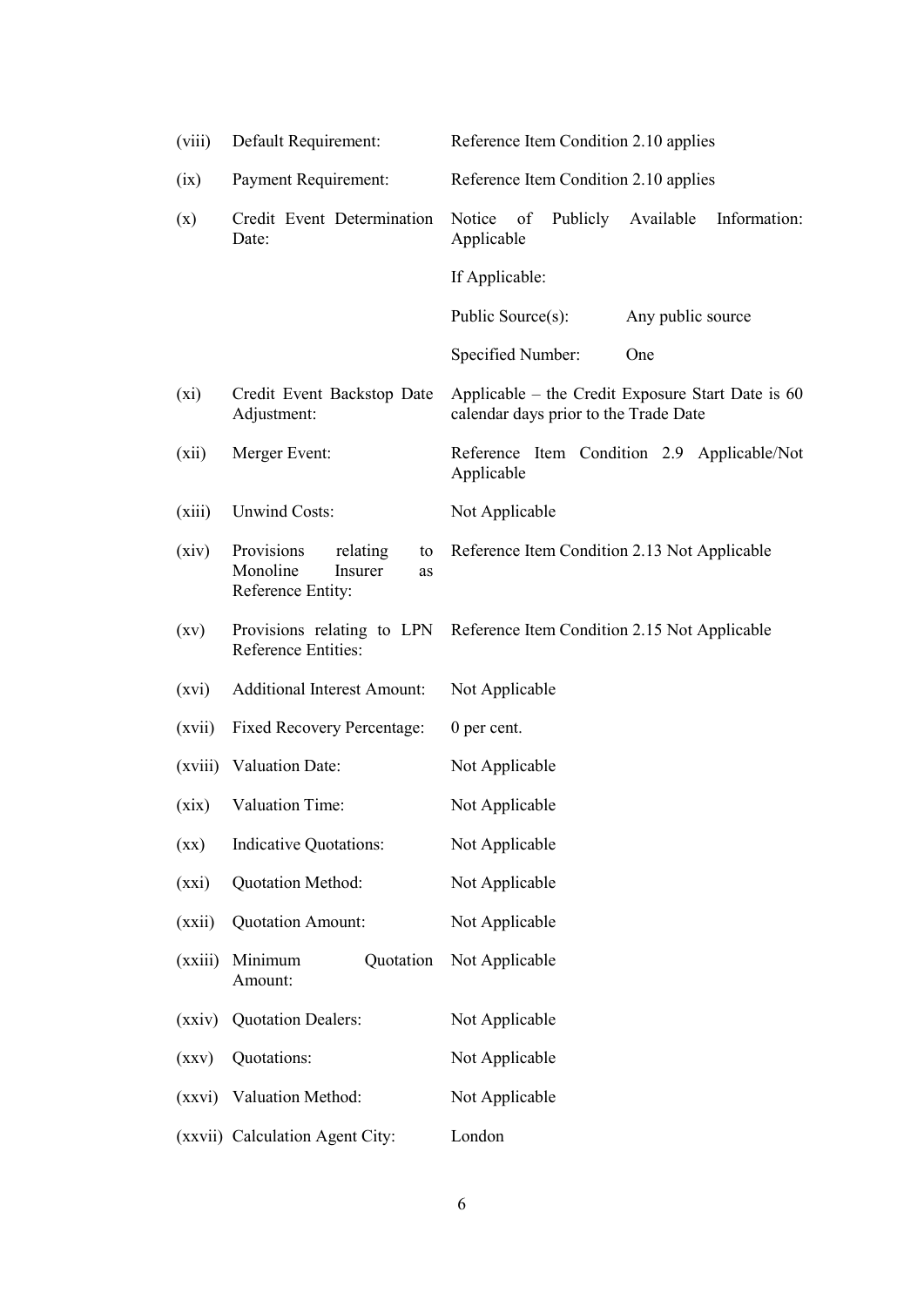|     |                                | (xxviii) Business Day Convention:                                                               |            | Following                                                                       |
|-----|--------------------------------|-------------------------------------------------------------------------------------------------|------------|---------------------------------------------------------------------------------|
|     |                                | (xxix) Successor Backstop Date:                                                                 |            | Yes                                                                             |
|     | with                           | (xxx) Limitation Dates subject to<br>adjustment in accordance<br><b>Business</b><br>Convention: | Day        | No                                                                              |
|     | (xxxi) Valuation               | Observation<br>Period:                                                                          | Settlement | Obligation Not Applicable                                                       |
|     |                                | (xxxii) Accrued Interest:                                                                       |            | Not Applicable                                                                  |
|     |                                | (xxxiii) Settlement Currency:                                                                   |            | Not Applicable                                                                  |
|     |                                | (xxxiv) Financial Reference Entity<br>Terms:                                                    |            | Not Applicable                                                                  |
|     |                                | (xxxv) Sovereign No Asset Package Not Applicable<br>Delivery:                                   |            |                                                                                 |
|     |                                | (xxxvi) Reference Obligation Only Not Applicable<br><b>Termination Amount:</b>                  |            |                                                                                 |
|     |                                | <b>Credit Event Provisions:</b>                                                                 |            | (xxxvii)2019 Narrowly Tailored Reference Item Condition 2.19: Applicable        |
|     |                                |                                                                                                 |            | Fallback Discounting: Applicable                                                |
|     |                                |                                                                                                 |            | Credit Deterioration Requirement: Applicable                                    |
|     | (xxxviii)                      | Subordinated<br>European Insurance Terms:                                                       |            | Not Applicable                                                                  |
|     |                                | Non-Preferred<br>Obligations:                                                                   | Reference  | (xxxix) Provisions relating to Senior Reference Item Condition 2.20: Applicable |
|     |                                |                                                                                                 |            | PROVISIONS RELATING TO INTEREST (IF ANY) PAYABLE                                |
| 23. |                                | <b>FX Interest Conversion:</b>                                                                  |            | Not Applicable                                                                  |
| 24. |                                | <b>Fixed Rate Note Provisions</b>                                                               |            | Not Applicable                                                                  |
| 25. |                                | <b>Variable Rate Note Provisions</b>                                                            |            | Not Applicable                                                                  |
| 26. | <b>Variable Rate Notes</b>     | Provisions for specific types of Not Applicable                                                 |            |                                                                                 |
| 27. | Reference<br><b>Provisions</b> |                                                                                                 |            | <b>Item-Linked Interest</b> Not Applicable                                      |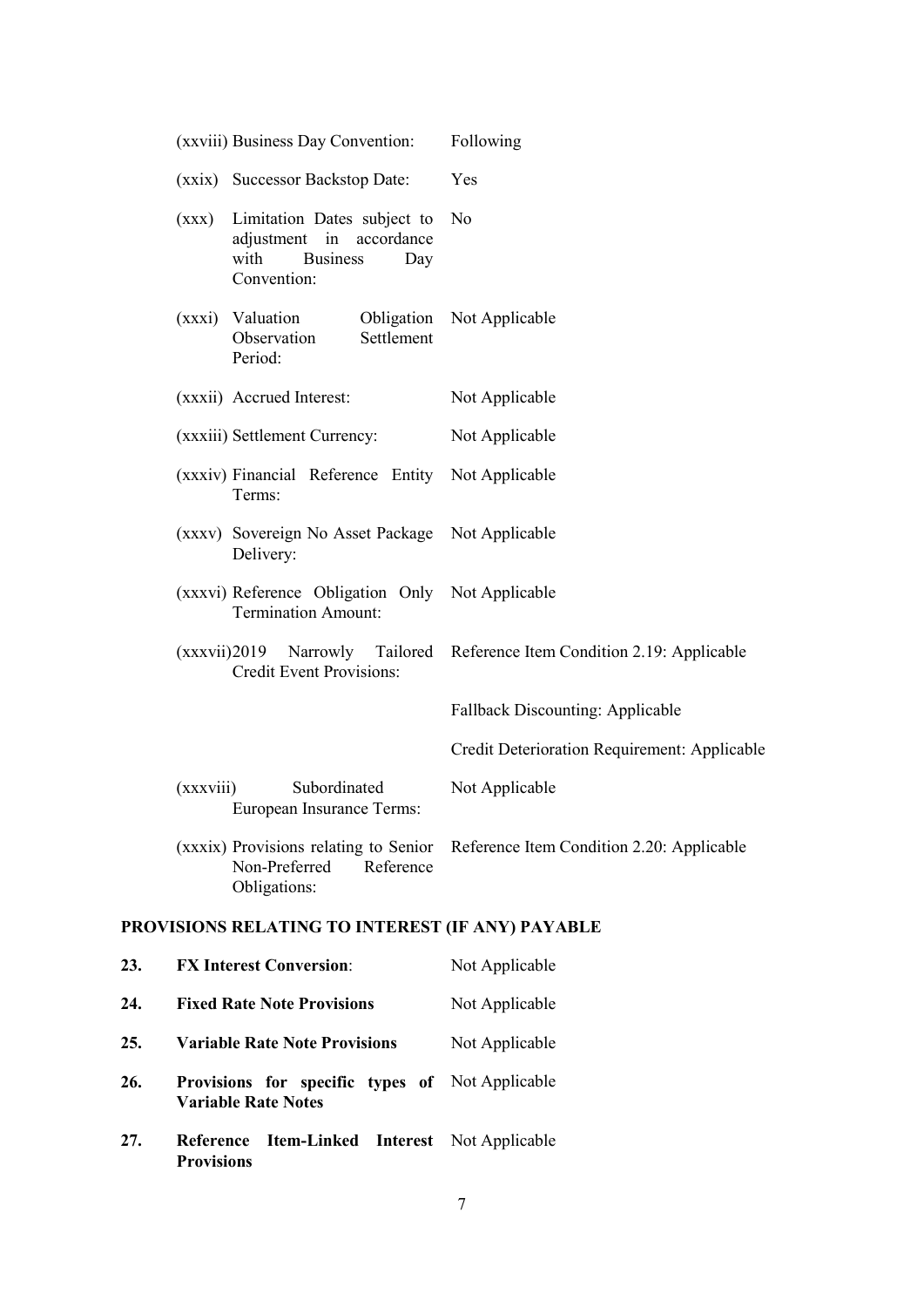| 28. |                    | <b>Zero Coupon Note Provisions</b>                                                                                                                                                                                                                                                                                                                                                               | Not Applicable                                                                                                                                                                                                                   |  |  |
|-----|--------------------|--------------------------------------------------------------------------------------------------------------------------------------------------------------------------------------------------------------------------------------------------------------------------------------------------------------------------------------------------------------------------------------------------|----------------------------------------------------------------------------------------------------------------------------------------------------------------------------------------------------------------------------------|--|--|
| 29. |                    | <b>Credit-Linked Interest Provisions</b>                                                                                                                                                                                                                                                                                                                                                         | Not Applicable                                                                                                                                                                                                                   |  |  |
|     |                    | PROVISIONS RELATING TO REDEMPTION                                                                                                                                                                                                                                                                                                                                                                |                                                                                                                                                                                                                                  |  |  |
| 30. | <b>Call Option</b> |                                                                                                                                                                                                                                                                                                                                                                                                  | Not Applicable                                                                                                                                                                                                                   |  |  |
| 31. | <b>Put Option</b>  |                                                                                                                                                                                                                                                                                                                                                                                                  | Not Applicable                                                                                                                                                                                                                   |  |  |
| 32. |                    | <b>Early Redemption</b>                                                                                                                                                                                                                                                                                                                                                                          |                                                                                                                                                                                                                                  |  |  |
|     | (i)                | Early redemption for tax Not Applicable<br>reasons:                                                                                                                                                                                                                                                                                                                                              |                                                                                                                                                                                                                                  |  |  |
|     | (ii)               | Notice Period relating to<br>early redemption for tax<br>reasons:                                                                                                                                                                                                                                                                                                                                | Minimum Period: Not Applicable                                                                                                                                                                                                   |  |  |
|     |                    |                                                                                                                                                                                                                                                                                                                                                                                                  | Maximum Period: Not Applicable                                                                                                                                                                                                   |  |  |
|     | (iii)              | Early Redemption Amount<br>payable (a) on redemption for<br>taxation reasons or (b) on<br>redemption<br>for<br>an<br>Administrator/Benchmark<br>Event or $(c)$ on an illegality or<br>(d) on an Event of Default or<br>(e) in the case of Reference<br>Item-Linked<br>Notes,<br>following<br>early<br>an<br>redemption pursuant to the<br>provisions of the relevant<br>Reference Item Schedule: | As set out in the General Conditions                                                                                                                                                                                             |  |  |
|     | (iv)               | Early Redemption Amount Not Applicable<br>includes amount in respect of<br>interest:                                                                                                                                                                                                                                                                                                             |                                                                                                                                                                                                                                  |  |  |
| 33. |                    | <b>Autocall Early Redemption:</b>                                                                                                                                                                                                                                                                                                                                                                | Not Applicable                                                                                                                                                                                                                   |  |  |
| 34. |                    | <b>Final Redemption Amount</b>                                                                                                                                                                                                                                                                                                                                                                   | Subject as provided in Redemption Payout<br>Condition 2 (Redemption in respect of Credit-<br>Linked Notes), the Final Redemption Amount shall<br>be the Reference Item-Linked Redemption Amount<br>as specified in item 35 below |  |  |
| 35. | Reference          | <b>Item-Linked</b><br><b>Redemption Provisions</b>                                                                                                                                                                                                                                                                                                                                               | Index-Linked<br>Applicable.<br>The<br><b>Notes</b><br>are<br><b>Redemption Notes</b>                                                                                                                                             |  |  |
|     | (i)                | Final Redemption Amount:                                                                                                                                                                                                                                                                                                                                                                         | The Final Redemption Amount for the purposes of<br>General Condition 6.1 (Scheduled redemption) is                                                                                                                               |  |  |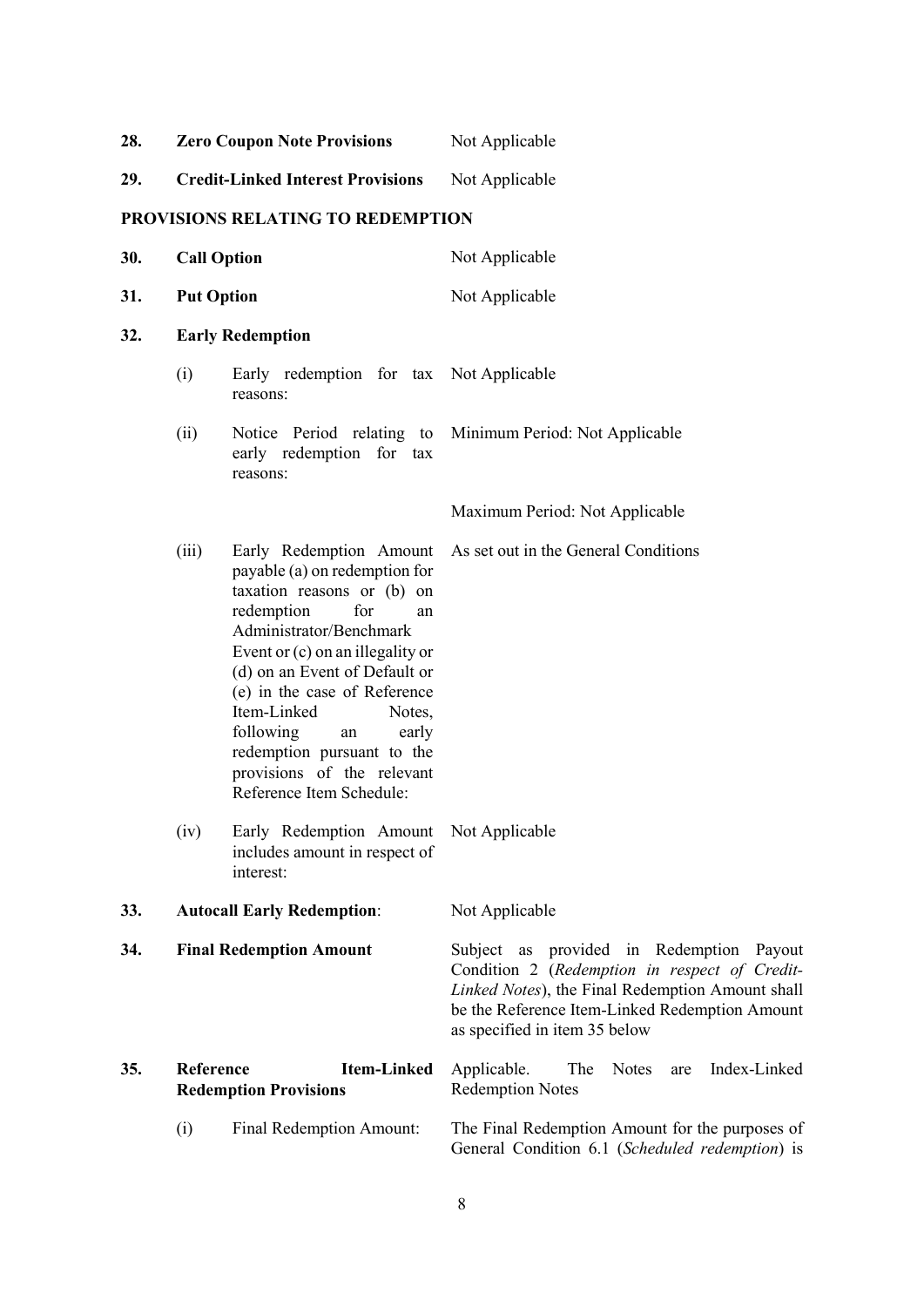|       |                                                           |                                                                            | the Reference Item-Linked Redemption Amount,<br>being the:<br>Call Redemption Amount  |
|-------|-----------------------------------------------------------|----------------------------------------------------------------------------|---------------------------------------------------------------------------------------|
| (ii)  |                                                           | Provisions relating to Not Applicable<br><b>Relevant Principal Amount:</b> |                                                                                       |
| (iii) | Provisions relating to Nth Not Applicable<br>Performance: |                                                                            |                                                                                       |
| (iv)  | Call Redemption Amount:                                   |                                                                            | Applicable: Redemption Payout Condition 4 (Call<br><i>Redemption Amount</i> ) applies |
|       | (A)                                                       | Strike:                                                                    | 100%                                                                                  |
|       | (B)                                                       | Participation<br>Rate<br>$(PR)$ :                                          | 180%                                                                                  |
|       | (C)                                                       | Performance Floor:                                                         | $0\%$                                                                                 |
|       | (D)                                                       | Option<br>FX.<br>Conversion:                                               | Not Applicable                                                                        |

# **36. Redemption Valuation Provisions**

| (i) | Initial valuation to determine | Applicable |
|-----|--------------------------------|------------|
|     | Reference Item Initial.        |            |

| <b>Initial Averaging Dates:</b>  | As set out in the table below: |                                                   |  |
|----------------------------------|--------------------------------|---------------------------------------------------|--|
|                                  | t                              | <b>Initial Averaging Dates</b>                    |  |
|                                  | 1                              | 22 June 2020                                      |  |
|                                  | $\overline{2}$                 | 22 July 2020                                      |  |
|                                  | 3                              | 22 August 2020                                    |  |
|                                  | 4                              | 22 September 2020                                 |  |
|                                  | 5                              | 22 October 2020                                   |  |
|                                  | 6                              | 22 November 2020                                  |  |
|                                  | 7                              | 22 December 2020                                  |  |
|                                  |                                | Look-Back: Not Applicable                         |  |
| Adjustment provisions:<br>Event: |                                | In the event of a Disrupted Day/Market Disruption |  |
|                                  |                                | Postponement applies                              |  |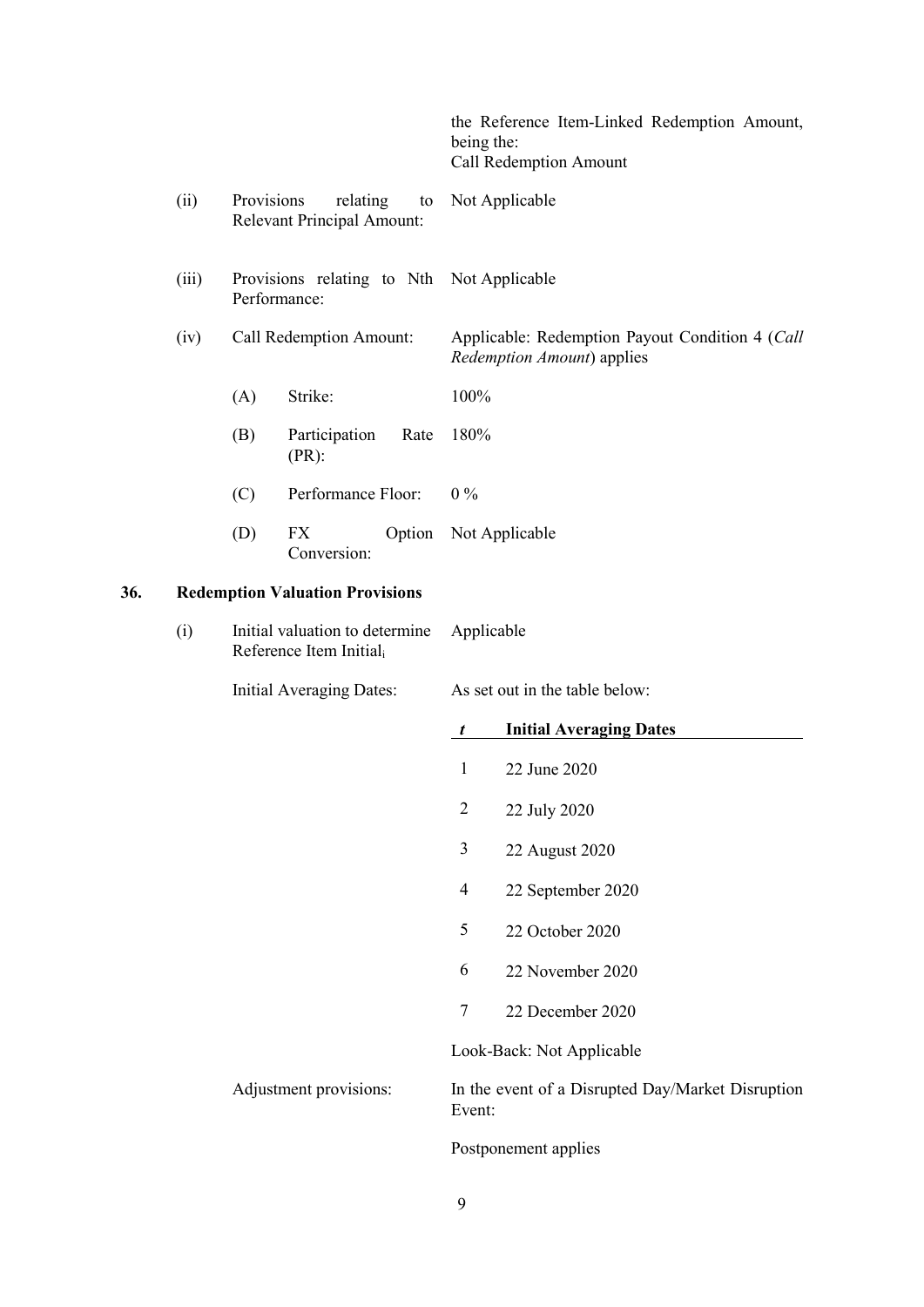|       | Reference nem Finan-                               |                |                                                   |  |
|-------|----------------------------------------------------|----------------|---------------------------------------------------|--|
|       | Final Averaging Dates:                             | t              | <b>Final Averaging Dates</b>                      |  |
|       |                                                    | $\mathbf{1}$   | 20 March 2025                                     |  |
|       |                                                    | $\overline{2}$ | 20 April 2025                                     |  |
|       |                                                    | 3              | 20 May 2025                                       |  |
|       |                                                    | $\overline{4}$ | 20 June 2025                                      |  |
|       | Adjustment provisions:                             | Event:         | In the event of a Disrupted Day/Market Disruption |  |
|       |                                                    |                | Postponement applies                              |  |
| (iii) | Periodic Valuation:                                |                | Not Applicable                                    |  |
| (iv)  | Continuous Valuation:                              |                | Not Applicable                                    |  |
| (v)   | Determination of Bermudan<br><b>Barrier Event:</b> |                | Not Applicable                                    |  |
| (vi)  | Daily Valuation:                                   |                | Not Applicable                                    |  |
| (vii) | FX valuation:                                      |                | Not Applicable                                    |  |
|       | Principal FX Rate:                                 |                | Not Applicable                                    |  |
|       | Option FX Rate:                                    |                | Not Applicable                                    |  |

#### (ii) Final Valuation to determine Reference Item Finali: Applicable

# **GENERAL PROVISIONS APPLICABLE TO THE NOTES**

| 37. | Form of Notes:                                                      | Temporary Global Note exchangeable for a<br>Permanent Global Note which is exchangeable for<br>Definitive Notes in the limited circumstances<br>described in the Permanent Global Note. |
|-----|---------------------------------------------------------------------|-----------------------------------------------------------------------------------------------------------------------------------------------------------------------------------------|
| 38. | New Global Note form:                                               | Not Applicable                                                                                                                                                                          |
| 39. | Applicable Business Centre(s):                                      | Helsinki & TARGET                                                                                                                                                                       |
| 40. | Business Day Convention:                                            | <b>Following Business Day Convention</b>                                                                                                                                                |
| 41. | Applicable Financial Centre(s):                                     | Helsinki & TARGET                                                                                                                                                                       |
| 42. | Notices to be published on:                                         | On the homepage of Danske Bank A/S or as<br>specified in General Condition 15 (Notices).                                                                                                |
| 43. | Talons for future Coupons to be No<br>attached to Definitive Notes: |                                                                                                                                                                                         |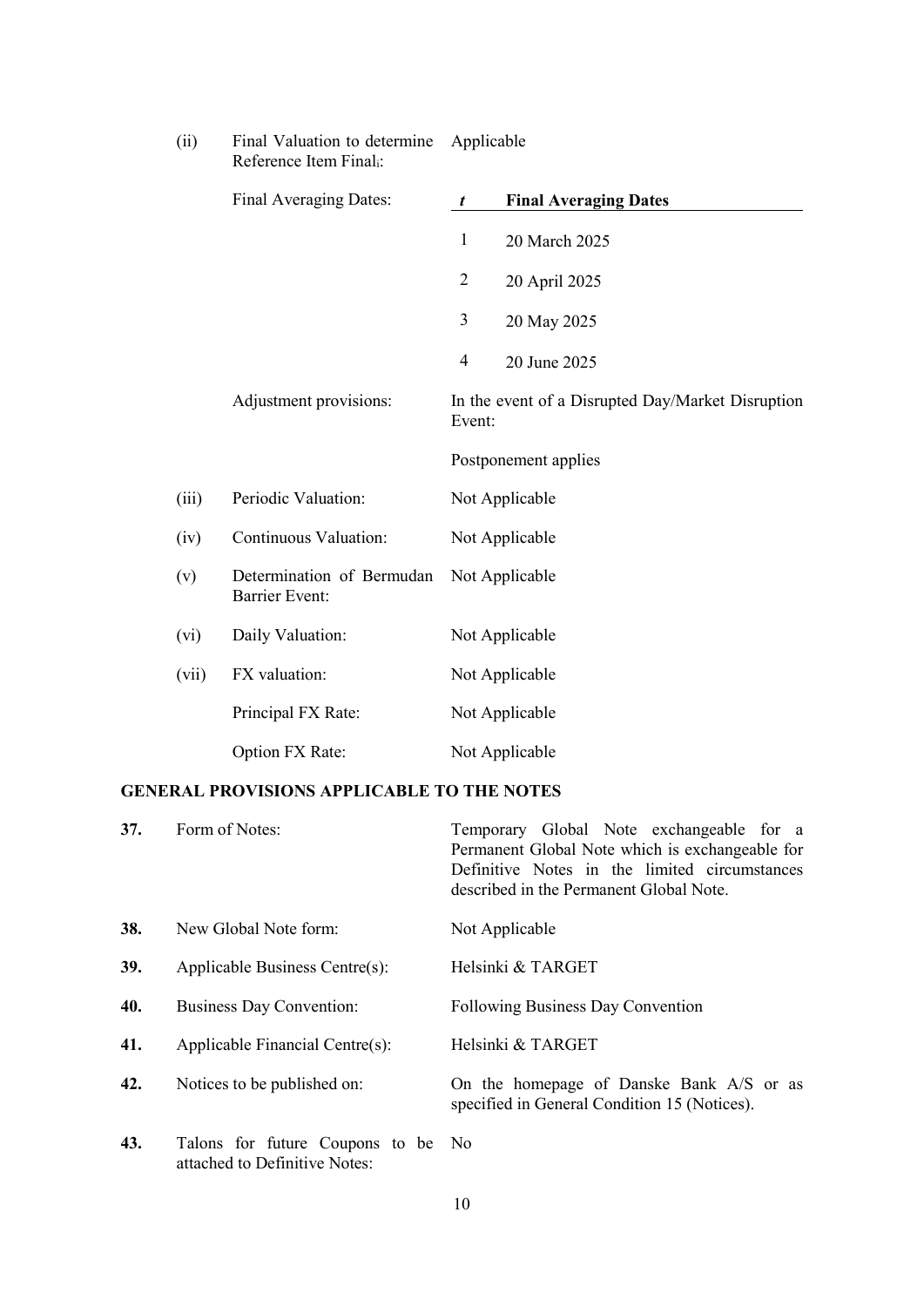**44.** Name and address of the Calculation Danske Bank A/S Agent:

Holmens Kanal 2-12 1092 Copenhagen K Denmark

### **THIRD PARTY INFORMATION**

*Relevant third party information* has been extracted from Bloomberg. The Issuer confirms that such information has been accurately reproduced and that, so far as it is aware and is able to ascertain from information published by Bloomberg, no facts have been omitted which would render the reproduced information inaccurate or misleading.

Signed on behalf of the Issuer:

 $\mathbf{B} \mathbf{y}$ :  $\mathbf{B} \mathbf{y}$ :

*Duly authorised Duly authorised*

CC: Citibank, N.A., London Branch as Fiscal Agent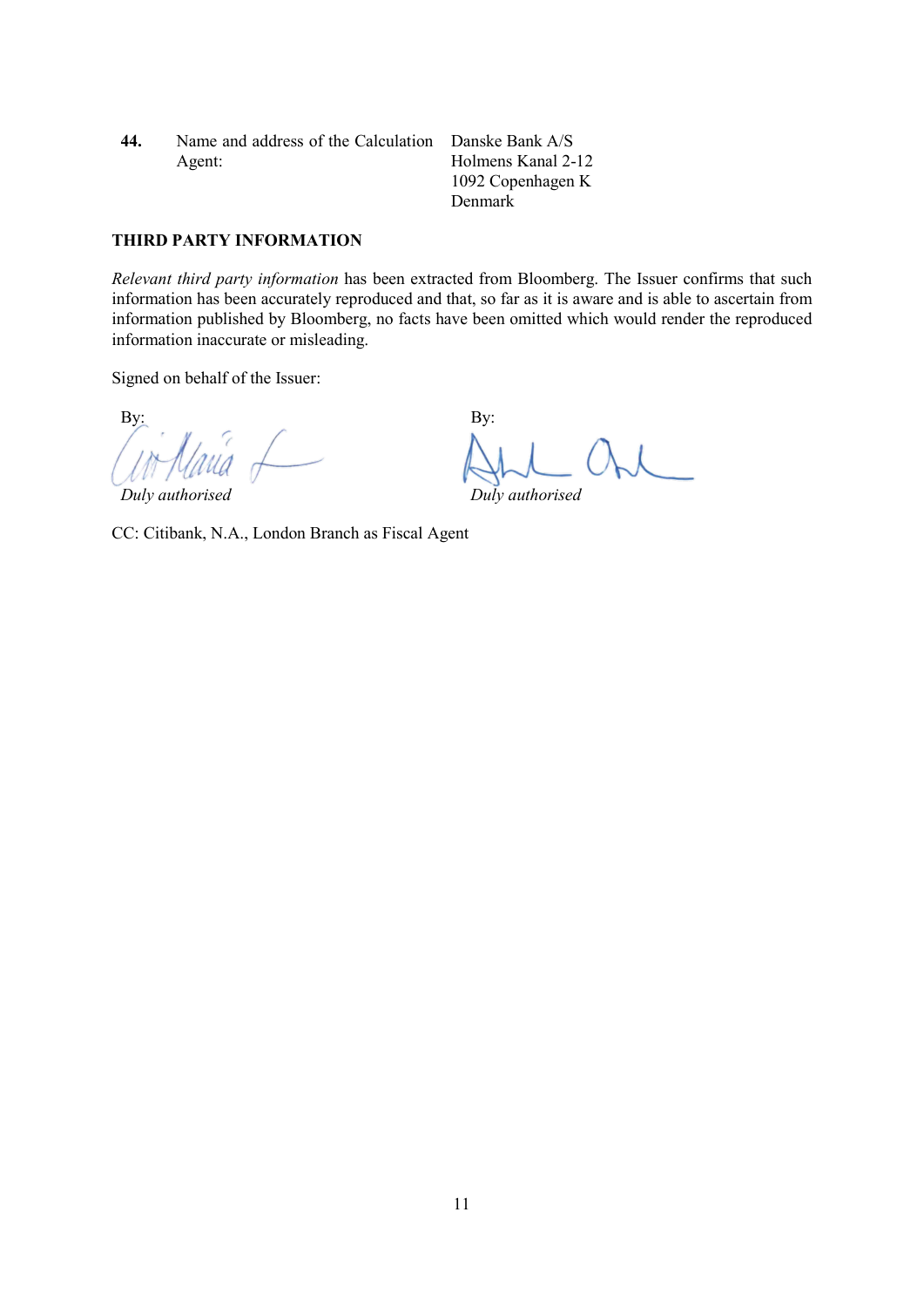### **PART B- OTHER INFORMATION**

### **1. Listing and Admission to Trading**

| (i)   | Listing:                                                                            | Not Applicable |
|-------|-------------------------------------------------------------------------------------|----------------|
| (ii)  | Admission to trading:                                                               | Not Applicable |
| (iii) | Estimate of total expenses Not Applicable<br>related to admission<br>to<br>trading: |                |
| (iv)  | Market Making:                                                                      | Not Applicable |

# **2. Information relating to Reference Entity/Entities, explanation of effect on value of investment and associated risks and other information concerning the Reference Entity/Entities:**

The return on the Notes is linked to the credit risk and the financial obligations of the underlying Reference Entity (which shall include any Successors thereof). The creditworthiness of the Reference Entity may go down as well as up throughout the life of the Notes. Fluctuations in the credit spreads of the Reference Entity will affect the value of the Notes.

Details of the past performance of the entities comprising the Itraxx® Europe Crossover Series 33 Version 1, which determined the initial Reference Entities as mentioned in the Table hereto, can be found on the website address www.markit.com and more specifically under "Products & Services" and "Indices". Specific information on an individual Reference Entity can be found on the official websites of such Reference Entity and in financial reports (if any) from credit rating agencies such as Fitch, Inc (www.fitchratings.com), Standard  $\&$ Poor's Financial Services LLC (a subsidiary of The McGraw- Hill Companies, Inc) (www.standardandpoors.com) or Moody's Investors Services (www.moodys.com) published in relation to such Reference Entity.

The Itraxx® Europe Crossover Series 33 Version 1 the (the "Index") referenced herein is the property of IHS Markit Benchmark Administration Limited ("Index Sponsor") and has been licensed for use in connection with CR000B2C. The issuer acknowledges and agrees that CR000B2C is not sponsored, endorsed or promoted by the Index Sponsor. The Index Sponsor makes no representation whatsoever, whether express or implied, and hereby expressly disclaims all warranties (including, without limitation, those of merchantability or fitness for a particular purpose or use), with respect to the Index or any data included therein or relating thereto, and in particular disclaims any warranty either as to the quality, accuracy and/or completeness of the Index or any data included therein, the results obtained from the use of the Index and/or the composition of the Index at any particular time on any particular date or otherwise and/or the creditworthiness of any entity, or the likelihood of the occurrence of a credit event or similar event (however defined) with respect to an obligation, in the Index at any particular time on any particular date or otherwise. The Index Sponsor shall not be liable (whether in negligence or otherwise) to the parties or any other person for any error in the Index, and the Index Sponsor is under no obligation to advise the parties or any person of any error therein.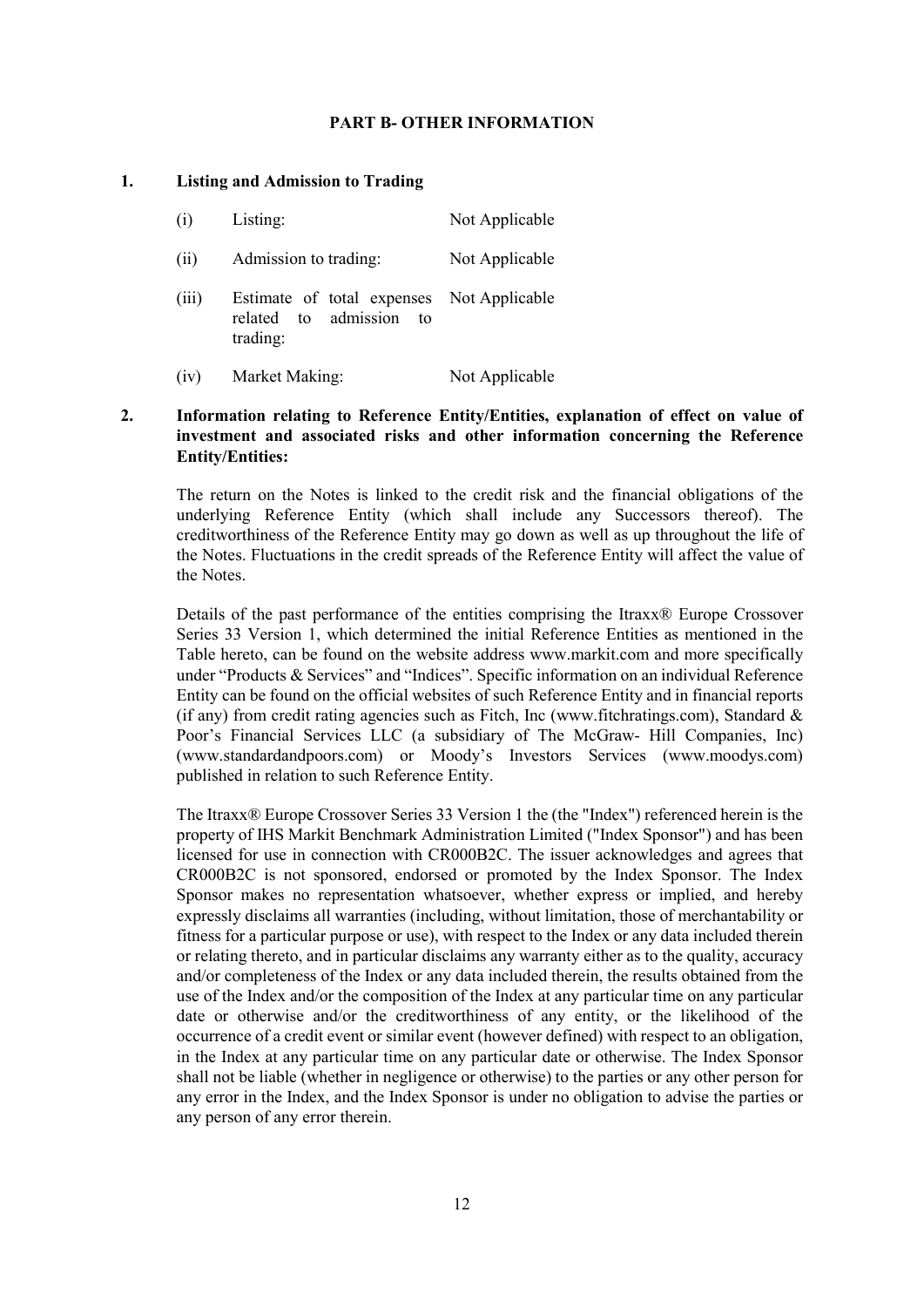The Index Sponsor makes no representation whatsoever, whether express or implied, as to the advisability of purchasing CR000B2C, the ability of the Index to track relevant markets' performances, or otherwise relating to the Index or any transaction or product with respect thereto, or of assuming any risks in connection therewith. The Index Sponsor has no obligation to take the needs of any party into consideration in determining, composing or calculating the Index. No party purchasing CR000B2C, nor the Index Sponsor, shall have any liability to any party for any act or failure to act by the Index Sponsor in connection with the determination, adjustment, calculation or maintenance of the Index."

The Issuer does not intend to provide post-issuance information.

### **3. Performance of the Index, explanation of effect on value of investment and associated risks and other information concerning the Index:**

The investor is exposed to the development of the OMX Helsinki 25 Index. The notes are a complex financial product with potentially full down side risk.

The OMX Helsinki 25 Index is a modified-capitalization weighted index that consists of the 25 most traded series on Helsinki Stock Exchange's Main List. The index is used as a benchmark for the Finnish Market. The index calculation includes free float factors and each company in the index is limited to a weight of 10%.

Information on volatility and past performance of the OMX Helsinki 25 Index can be obtained from Bloomberg.

The Product(s) is not sponsored, endorsed, sold or promoted by The NASDAQ OMX Group, Inc. or its affiliates (NASDAQ OMX, with its affiliates, are referred to as the "Corporations"). The Corporations have not passed on the legality or suitability of, or the accuracy or adequacy of descriptions and disclosures relating to, the Product(s). The Corporations make no representation or warranty, express or implied to the owners of the Product(s) or any member of the public regarding the advisability of investing in securities generally or in the Product(s) particularly, or the ability of the OMXH25 Index to track general stock market performance. The Corporations' only relationship to Danske Bank A/S ("Licensee") is in the licensing of the NASDAQ®, OMX®, NASDAQ OMX®, OMXH25TM, and OMXS30 IndexTM registered trademarks and certain trade names of the Corporations and the use of the OMXH25 Index which is determined, composed and calculated by NASDAQ OMX without regard to Licensee or the Product(s). NASDAQ OMX has no obligation to take the needs of the Licensee or the owners of the Product(s) into consideration in determining, composing or calculating the OMXH25 Index. The Corporations are not responsible for and have not participated in the determination of the timing of, prices at, or quantities of the Product(s) to be issued or in the determination or calculation of the equation by which the Product(s) is to be converted into cash. The Corporations have no liability in connection with the administration, marketing or trading of the Product(s).

THE CORPORATIONS DO NOT GUARANTEE THE ACCURACY AND/OR UNINTERRUPTED CALCULATION OF THE OMXH25 INDEX OR ANY DATA INCLUDED THEREIN. THE CORPORATIONS MAKE NO WARRANTY, EXPRESS OR IMPLIED, AS TO RESULTS TO BE OBTAINED BY LICENSEE, OWNERS OF THE PRODUCT(S), OR ANY OTHER PERSON OR ENTITY FROM THE USE OF THE OMXH25 INDEX OR ANY DATA INCLUDED THEREIN. THE CORPORATIONS MAKE NO EXPRESS OR IMPLIED WARRANTIES, AND EXPRESSLY DISCLAIM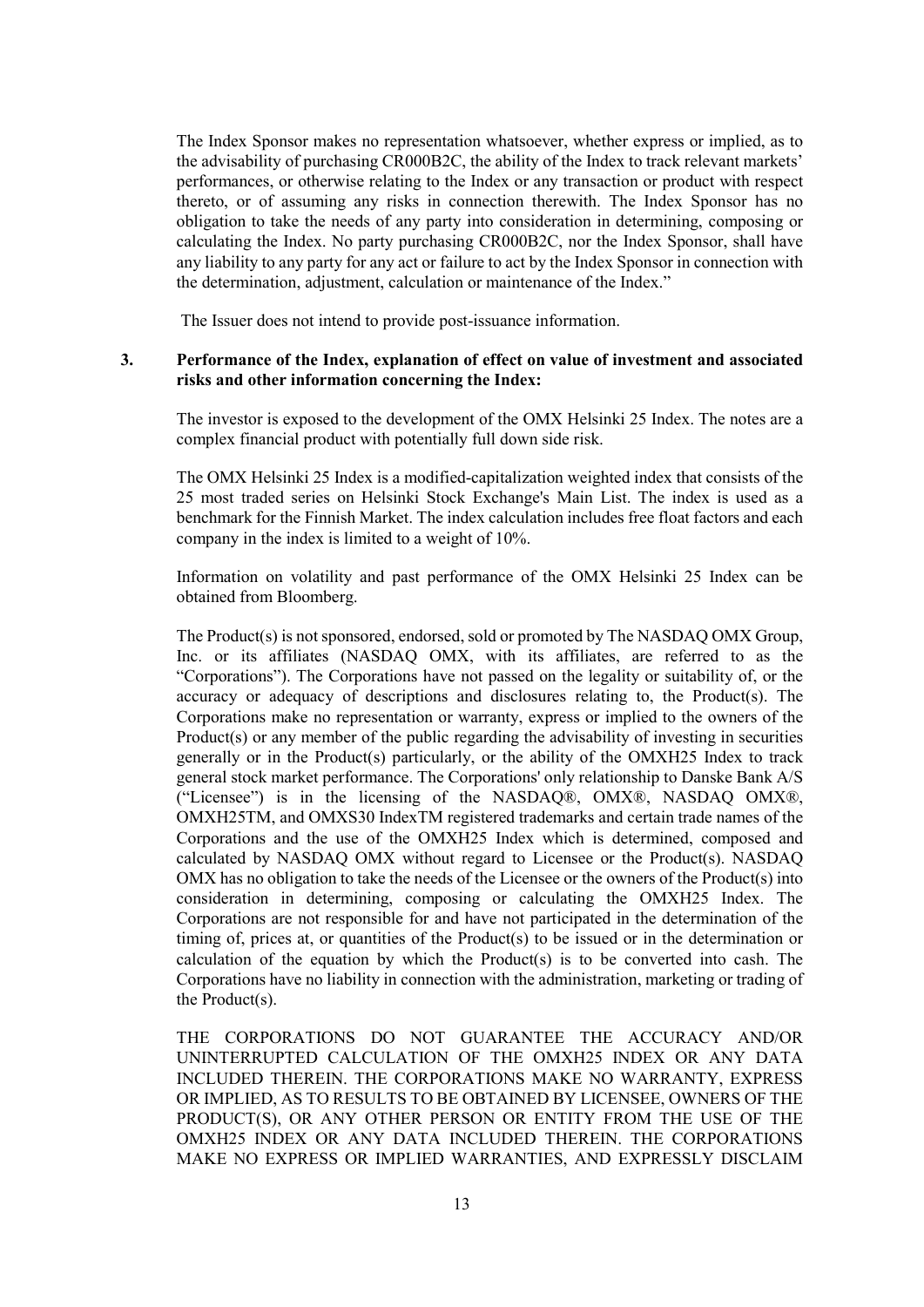ALL WARRANTIES OF MERCHANTABILITY OR FITNESS FOR A PARTICULAR PURPOSE OR USE WITH RESPECT TO THE OMXH25 INDEX OR ANY DATA INCLUDED THEREIN. WITHOUT LIMITING ANY OF THE FOREGOING, IN NO EVENT SHALL THE CORPORATIONS HAVE ANY LIABILITY FOR ANY LOST PROFITS OR SPECIAL, INCIDENTAL, PUNITIVE, INDIRECT, OR CONSEQUENTIAL DAMAGES, EVEN IF NOTIFIED OF THE POSSIBILITY OF SUCH DAMAGES.

The Issuer does not intend to provide post-issuance information.

**4. Operational Information:**

|    | ISIN Code:          |                                                                                                                                                  | XS2178494204                                                                                                                                                                                                                                                                                                                                                                                                                                                                                                                                                                                                                                                                                        |
|----|---------------------|--------------------------------------------------------------------------------------------------------------------------------------------------|-----------------------------------------------------------------------------------------------------------------------------------------------------------------------------------------------------------------------------------------------------------------------------------------------------------------------------------------------------------------------------------------------------------------------------------------------------------------------------------------------------------------------------------------------------------------------------------------------------------------------------------------------------------------------------------------------------|
|    |                     | Common Code:                                                                                                                                     | Not Applicable                                                                                                                                                                                                                                                                                                                                                                                                                                                                                                                                                                                                                                                                                      |
|    |                     | New Global Note intended to be held<br>in a manner which would allow<br>Eurosystem eligibility:                                                  | No. Whilst the designation is specified as "no" at<br>the date of this Final Terms, should the Eurosystem<br>eligibility criteria be amended in the future such that<br>the Notes are capable of meeting them the Notes<br>may then be deposited with one of Euroclear Bank<br>S.A./N.V. or Clearstream Banking S.A. as common<br>safekeeper. Note that this does not necessarily mean<br>that the Notes will then be recognised as eligible<br>collateral for Eurosystem monetary policy and intra<br>day credit operations by the Eurosystem at any time<br>during their life. Such recognition will depend upon<br>the ECB being satisfied that Eurosystem eligibility<br>criteria have been met |
|    |                     | Any clearing system(s) other than<br>Euroclear Bank<br>S.A.N.V.<br>and<br>Clearstream Banking S.A. and the<br>relevant identification number(s): | Not Applicable                                                                                                                                                                                                                                                                                                                                                                                                                                                                                                                                                                                                                                                                                      |
|    |                     | <b>Settlement Procedures:</b>                                                                                                                    | Customary medium term note procedures apply                                                                                                                                                                                                                                                                                                                                                                                                                                                                                                                                                                                                                                                         |
|    | Delivery:           |                                                                                                                                                  | Delivery against payment                                                                                                                                                                                                                                                                                                                                                                                                                                                                                                                                                                                                                                                                            |
|    |                     | Names and addresses of additional<br>Paying Agent(s) (if any):                                                                                   | Not Applicable                                                                                                                                                                                                                                                                                                                                                                                                                                                                                                                                                                                                                                                                                      |
| 5. | <b>Distribution</b> |                                                                                                                                                  |                                                                                                                                                                                                                                                                                                                                                                                                                                                                                                                                                                                                                                                                                                     |
|    | (i)                 | Name and address of Dealer:                                                                                                                      | Danske Bank A/S<br>Holmens Kanal 2-12<br>1092 Copenhagen K<br>Denmark                                                                                                                                                                                                                                                                                                                                                                                                                                                                                                                                                                                                                               |
|    | (ii)                | commission<br>Total<br>and<br>concession:                                                                                                        | A distribution fee of up to 0.98 per cent. per annum<br>(i.e. total up to 5.00 per cent.) of the Aggregate<br>Principal Amount may be paid by the Issuer to the                                                                                                                                                                                                                                                                                                                                                                                                                                                                                                                                     |